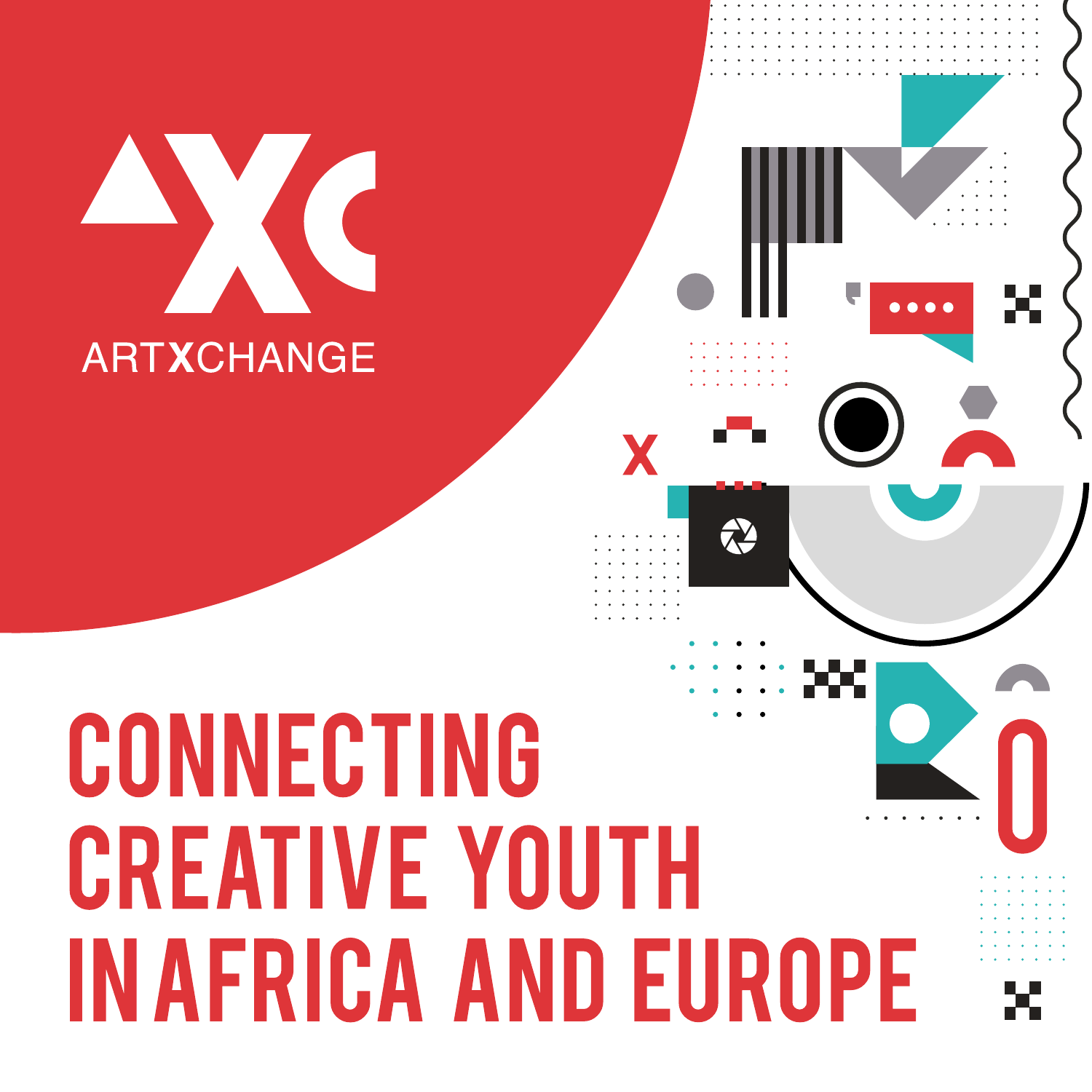The ArtXChange project focuses on **connection, inclusion, and empowerment of youth in the creative sector** in Africa and Europe by supporting young professionals, CSOs and organizations and promoting **collaboration, capacity building and exchanges** in Kenya, Somalia, Italy and Sweden.

### The program is specifically designed to:

- Support and **promote vibrant cultural and creative sectors** in Africa and Europe.
- Increase professionalism, technical **skills and employability** for creatives.
- Provide physical and virtual **spaces, resources, tools and new opportunities** to young creatives.
- Enhance the capacity to develop **participatory, community-driven cultural projects**.

A consortium of five partners from **Kenya** (GoDown Arts Centre), **Somalia** (Somali Academy of Science and Arts), **Sweden** (Nätverkstan Kultur) and **Italy** (CoopCulture), led by CISP (International Committee for the Development of Peoples), are working within their skillsets to create opportunities within and between Africa and Europe and forge new professional networks.

The ArtXChange (AXC) project is co-funded by the European Union and represents the 'Culture, Arts and Sports' cluster of the AU-EU Youth Cooperation Hub, a multi-stakeholder platform, with youth at its core, seeking to test new approaches in the African Union-European Union partnership. The project implementation period is 2019 – 2022.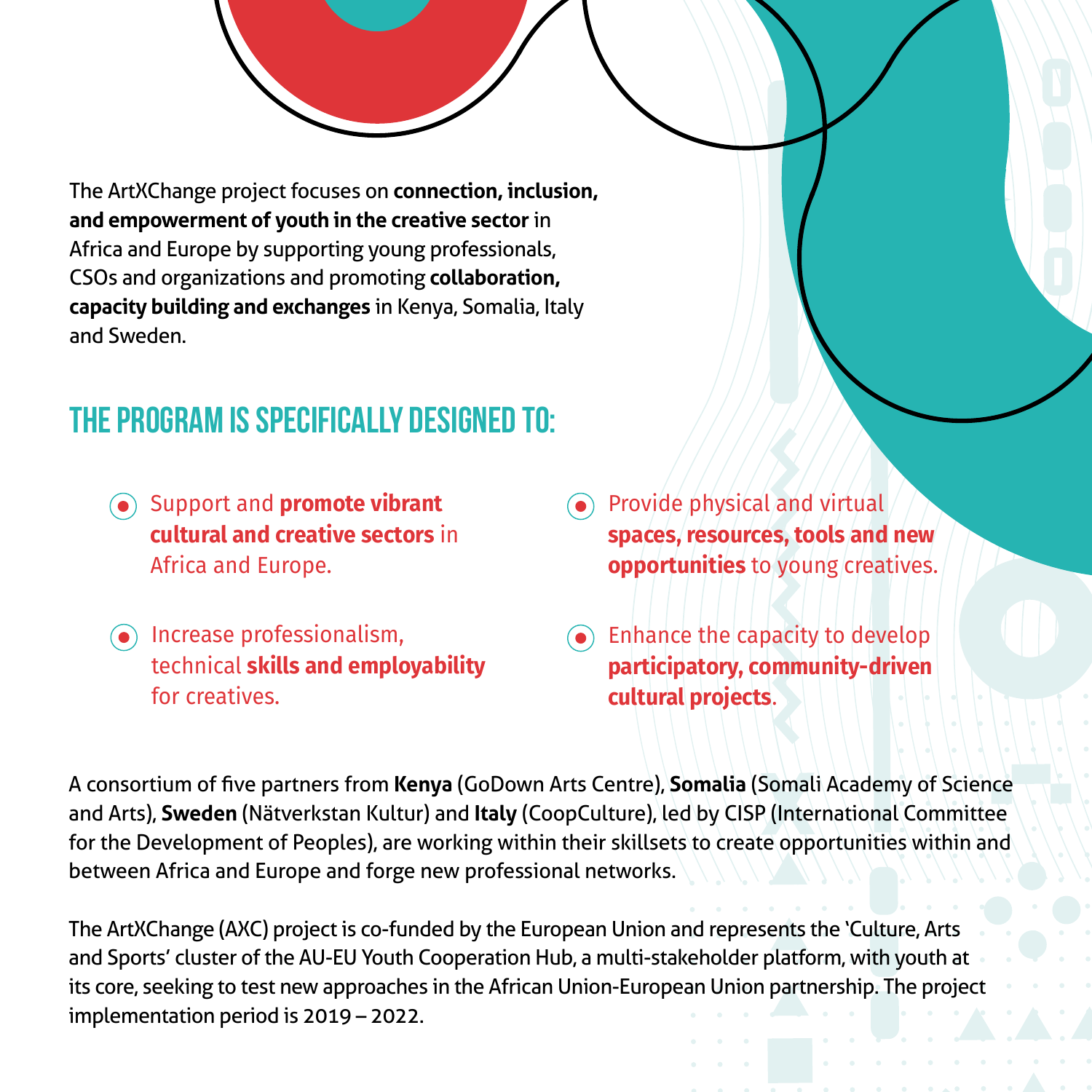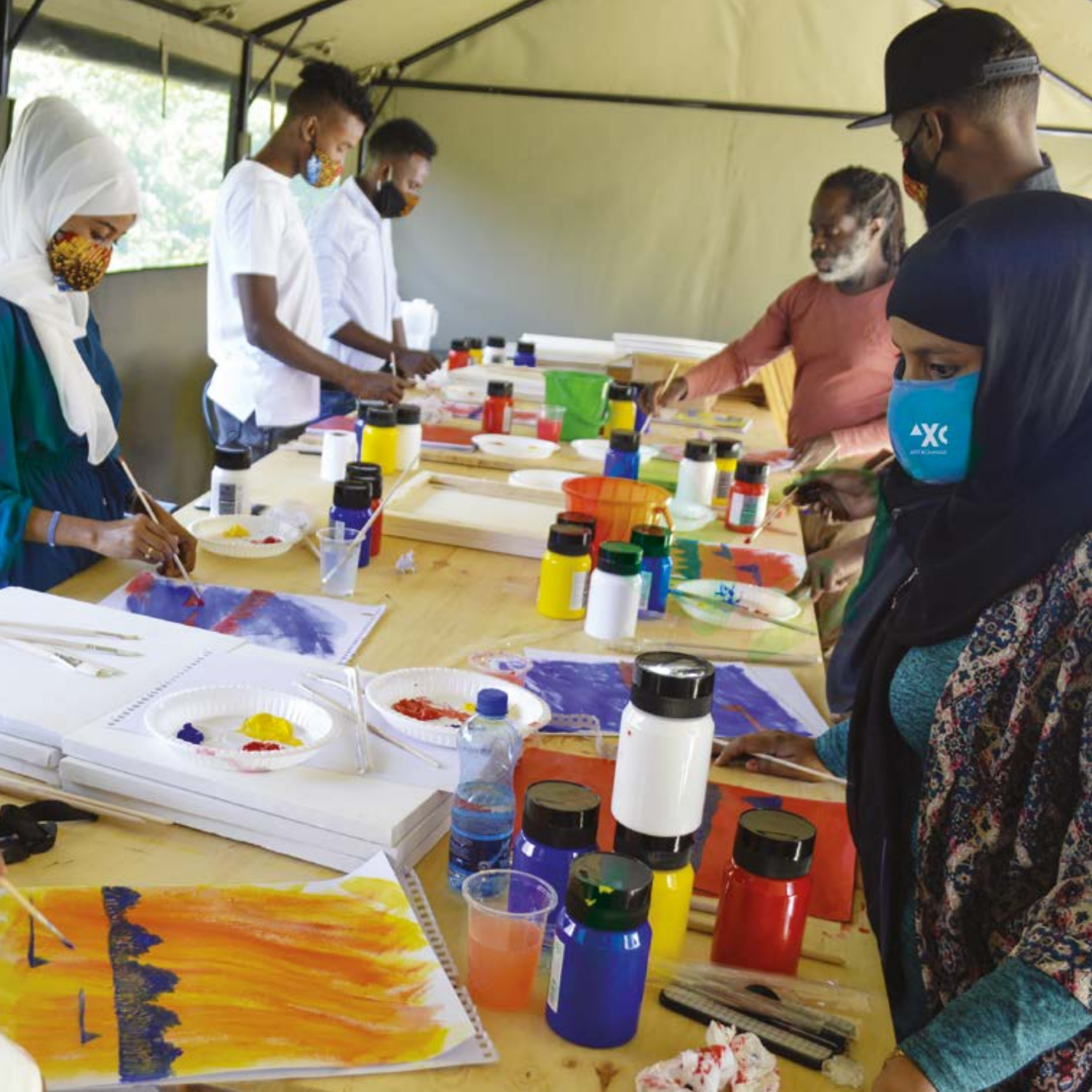## WHY THE ARTXCHANGE PROJECT?

Cultural and creative sector is important in terms of its economic footprint and employment opportunities. The 2030 Agenda marks a substantial step forward for culture as it is the first time that the global development framework refers to culture in relation to several SDGs.

East Africa is seeing the growing of quality creative productions, with a vibrant creative and innovative youth population and very strong cultural traditions, heritage and expression, including music, crafts, fashion, visual arts and, more recently, digital media.

The cultural and creative sector, which employs more than 30 million people globally, has been hit much harder than expected by the coronavirus pandemic, urging targeted policies and actions to help it weather the crisis. The project actions are therefore even more relevant today.

### THE 3 MAIN COMPONENTS of the ArtXChange project are:

- **⊙** Capacity building, skills development and exchanges opportunities.
- Access to professional networks, platforms, and job market.
- Co-production of  $\odot$ innovative intercultural projects and events.

ArtXChange aims to provide participants with the necessary tools to create and market their work not only locally, but to international audiences as well.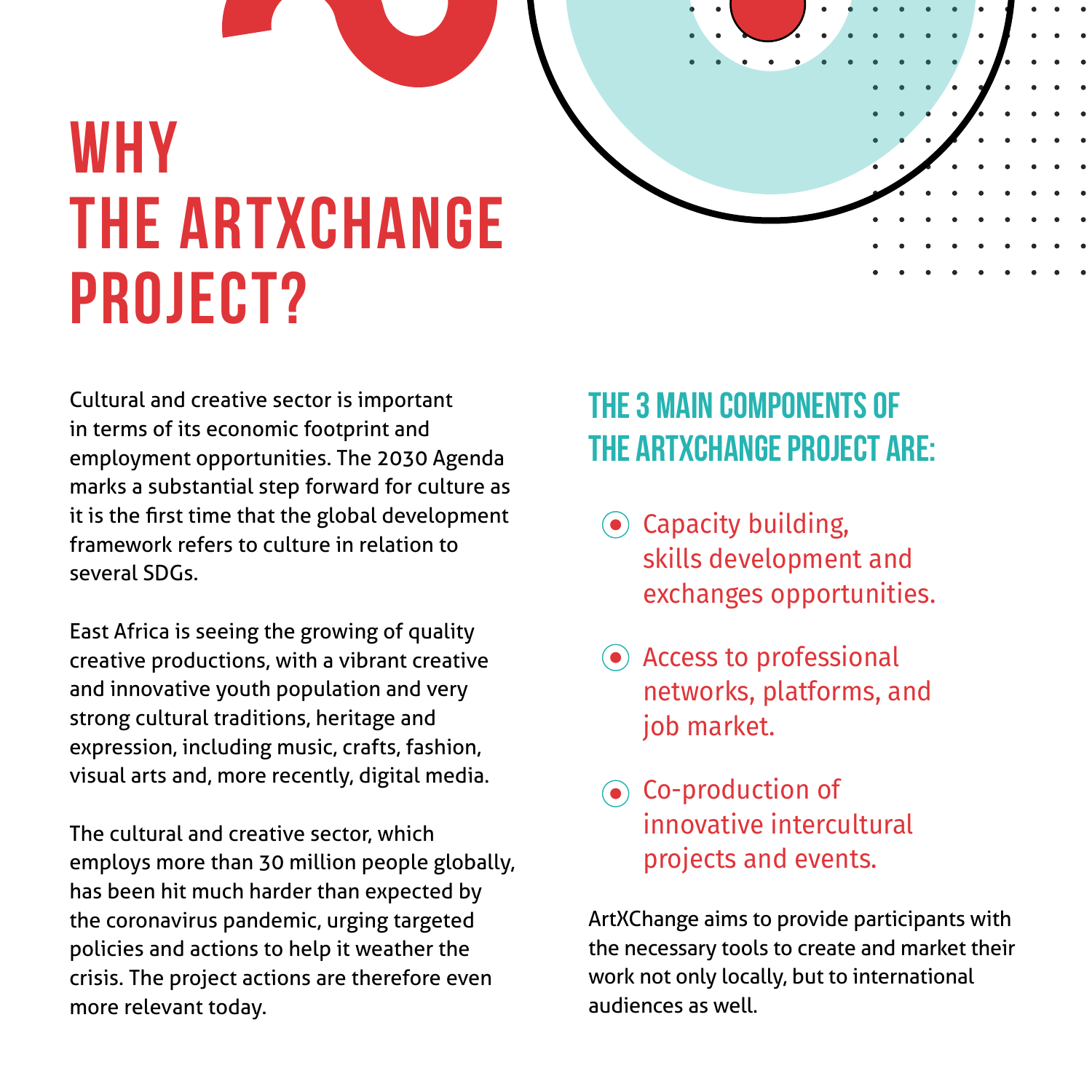

ee

*After crossing all the boundaries and limitations of my culture and environment, I came to an end where I'm now free to express myself.*

**--***Najma***, ArtXChange participant.**

## HOW DOES ARTXCHANGE WORK?

### ArtXChange creates connections and increases skills of young creatives by:

- ~ Offering **trainings** on creative arts skills, entrepreneurship and management of creative projects.
- ~ Supporting **scholarships and exchanges** for selected artists.
- ~ Hosting capacity building sessions on **policy orientation**  in the creative sector for governments and other key stakeholders, including youth.
- ~ Supporting **partnerships, networking and mentorship** initiatives.
- ~ Giving "**Business Awards**" for best innovative artistic projects.
- ~ Facilitating workshops and residencies for **co-creation** of intercultural projects.
- ~ Hosting local and international **cultural events** in Africa and Europe.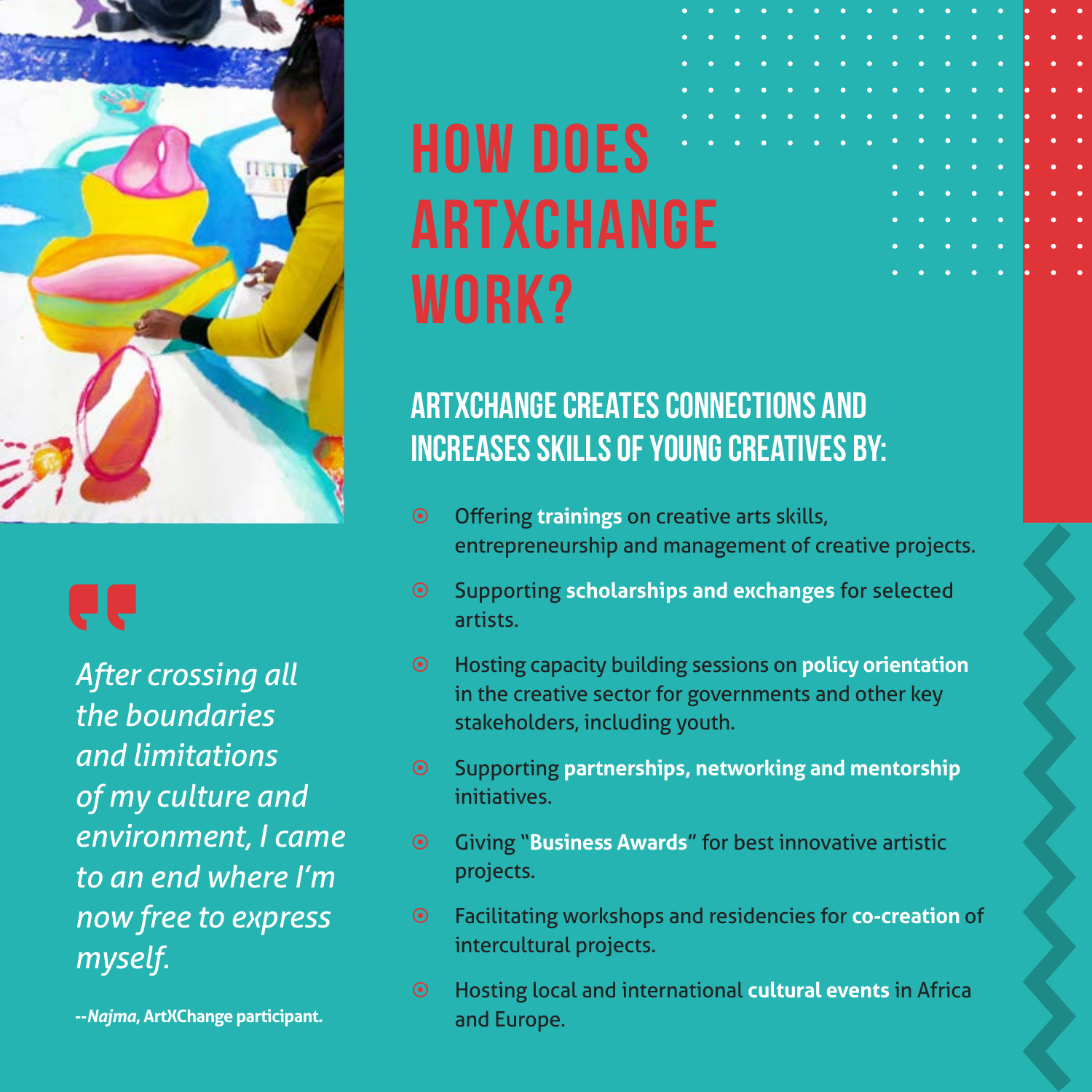#### Milestones:

- **1 Cultural youth-led Hub trained** and supported in Mogadishu (Somalia).
- **1 Digital Platform** for education, networking, job and funding opportunities in the creative sector.

*The exchange program was important to light a fire, feel more driven and push my passion more.*

ee

CONNECTING **CREATIVE YOUTH** 

**IN AFRICA A ND FUROPE** 

**--***Sharon***, ArtXChange participant.**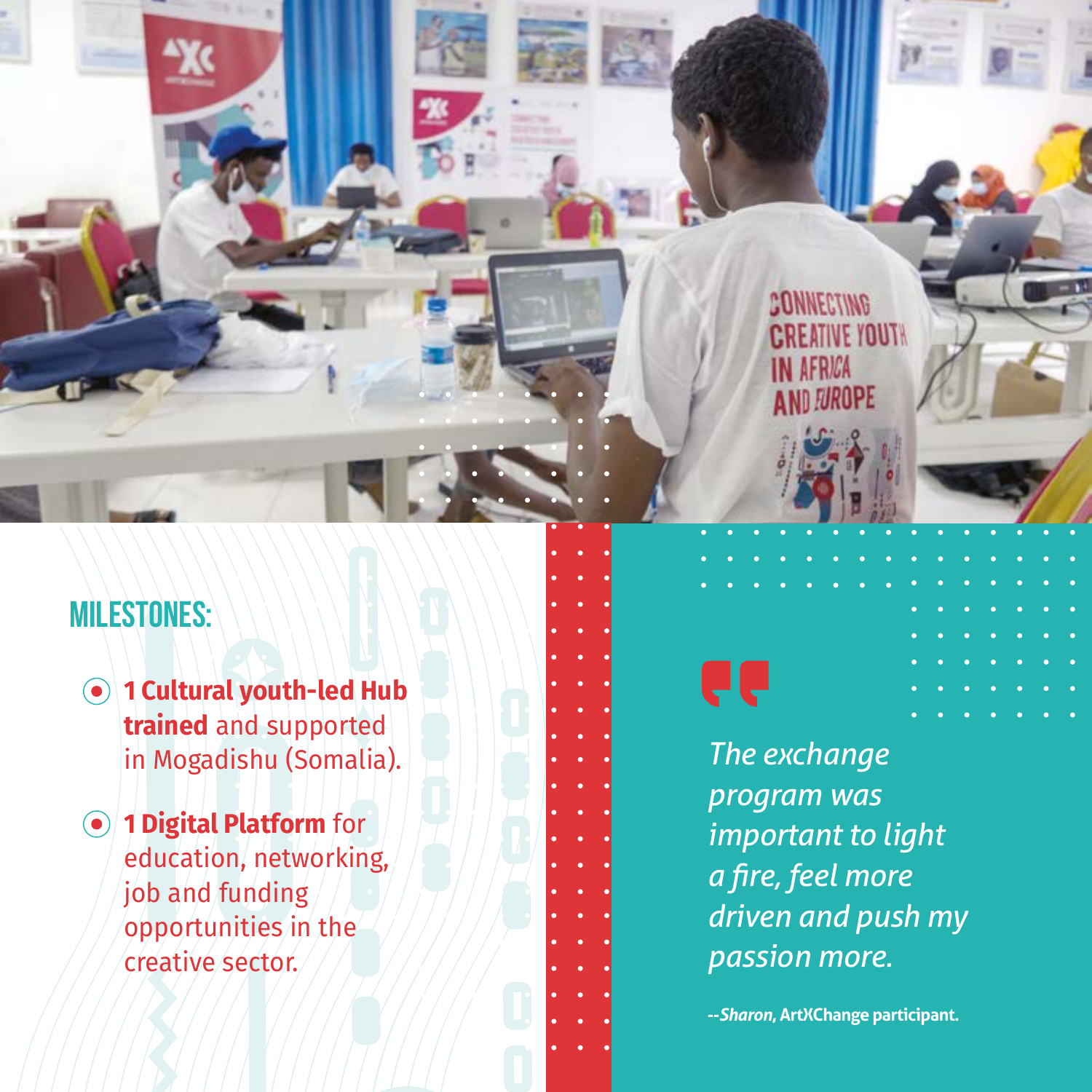### ARTXCHANGE TARGET GROUPS

18-38 years old creatives from Somalia, Kenya, Europe (mainly Italy and Sweden):

# 5.520

#### **Young Creative, Artists and Youth-led CSOs,** in particular:

**120** young artists/youth led CSOs members **participating in training, workshops, scholarships.** 

**400** young artists/youth led CSOs members **taking part in partnerships, networking opportunities.**

**5.000** young artists/youth CSOs members **accessing the digital platform, events and resources.** 

### 100

**Private Enterprises**  in the creative sector, involved in the creation of networks and collaborations to enhance market access.

### 80

**Authorities, Government Officials and other Institutions**  in the creative sectors participating in workshops on promotion of creative industries.